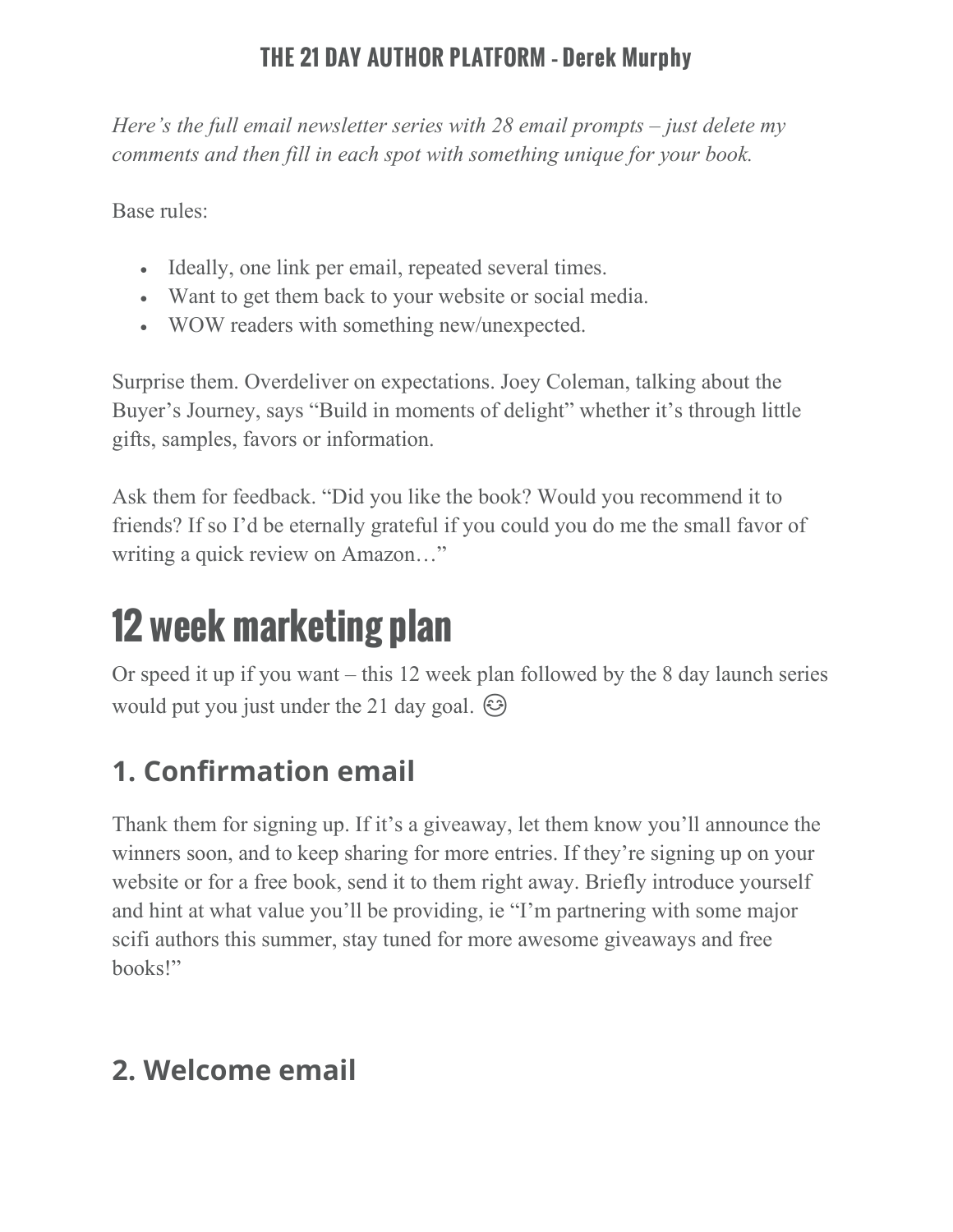First, offer value – another free book, a bonus surprise or offer, another giveaway etc. Something MORE they didn't expect.

Tell them who you are and what you're working on in more detail.

Ask them who THEY are (where they live, favorite kind of books to read, best book they've ever read, etc.) This should mirror what you've told them about yourself. I usually ask them to comment on a specific Facebook post, which increases engagement on my Facebook page and is easier to start a "real" interaction. They comment, you like or thank them for their comment.

# **3. What you're working on**

– tell them what you're working on now and why you're excited about it. Offer them a sample or preview if you can. Ask them for feedback (You could even post a full chapter on Facebook and then have them comment below it with thoughts). You're trying to get them to take small, easy action to increase engagement. You want to get them talking to you, so you can start a dialogue.

# **4. Giveaway**

more value, I would do a Gleam giveaway this time or something that increases Twitter and Facebook activity, shares and follows. You basically want to get your list to also follow you on Facebook, Twitter and Bookbub. You might want to do individual giveaways for each of those. A \$50 gift card  $+$  a free book or two is a decent prize.

I also like to do multi-author giveaways or giveaway bestselling, traditionally published books similar to mine for branding and positioning (I want them to mentally place my books on the shelf with those other books; I also want to increase my also boughts.)

Another way to do this is share one of the posts you created, like "if you liked my book, check out these other books – which ones have you read? Comment here (link to Facebook post)."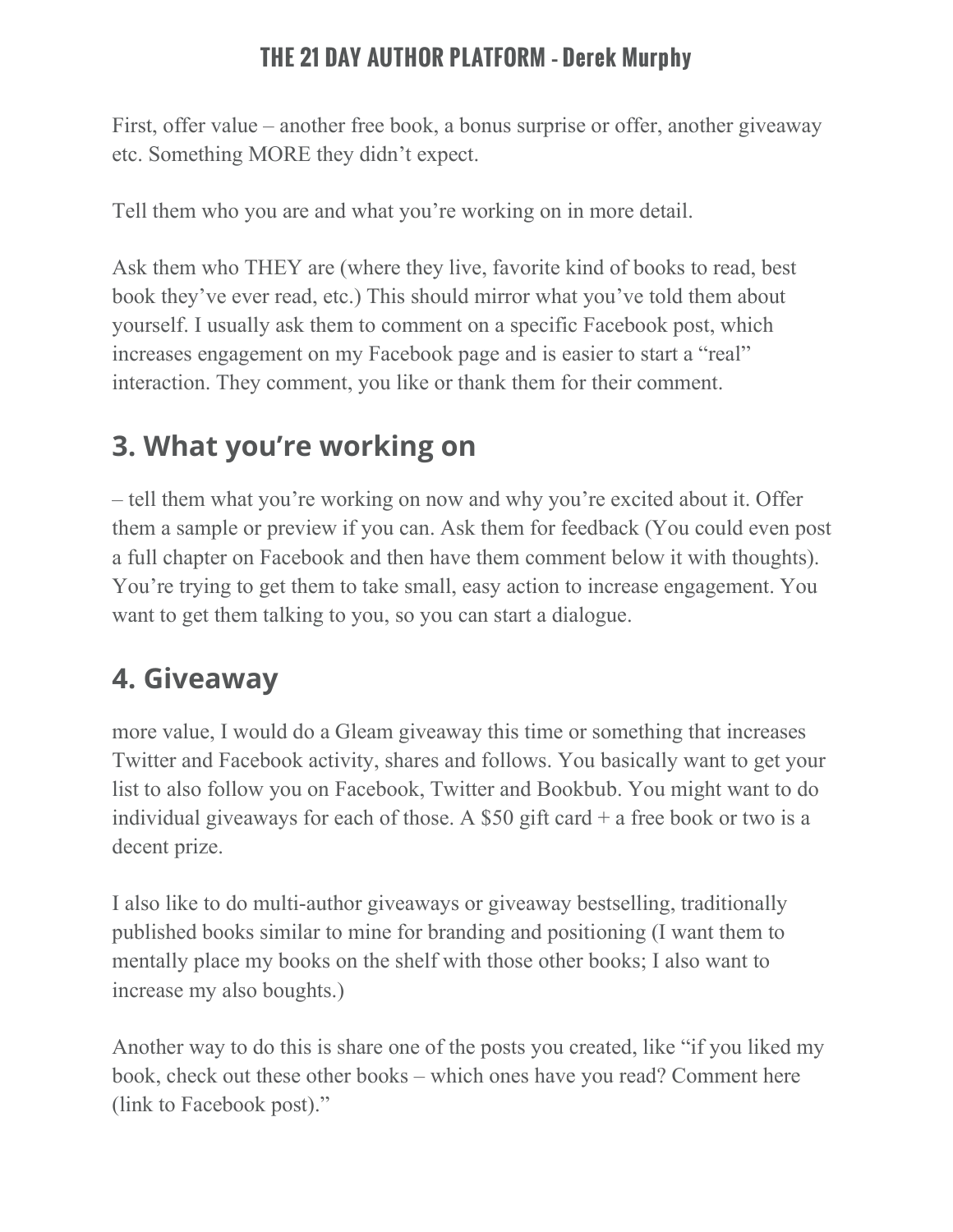## **5. Share an embarrassing moment**

…or personal anecdote. This should be a funny or engaging story that humanizes you. It can be a big mistake or screw up you made, or something about your writing process/history/why you write. Don't try to sound awesome or professional – you want to sound vulnerable (but not whiny or complaining). Include embarrassing pictures if possible. Then ask them if they're brave enough to share their own most embarrassing moment/greatest fear, etc. (greatest fear might be too dark/personal… steer clear of genuine trauma, keep this fun and light.)

## **6. Surprise and delight them**

…with another free gift, free book, etc. It could be a coloring book page based on your characters, ideally something digital that they could just print out. If you can coordinate with other authors in your genre, it could be something like "5 free books from friends of mine" – linking to their offer or Instafreebie page.

You could also just share something really cool/fun/interesting related to the genre. If you write scifi, you could giveaway a standing up cardboard cut-out of the StarWars characters, or VIP movie tickets for a new release. (Make it personal, like "I'm going to see this movie and I want to share the experience with friends, so I'm giving out 2 free tickets.")

## **7. Ask for a favor**

By now, the people still on your list should know who you are and want to support you. Ask for a small favor, this could be following you on Twitter or liking your Facebook page. Set a specific goal, like I'm trying to reach 1000 likes. Offer a reward, like "If I meet my goal I'll share a sneak peak of the book I'm working on with everyone. Asking for something easy and small (low-effort) actually builds rapport – it's science.

## **8. Thank everyone**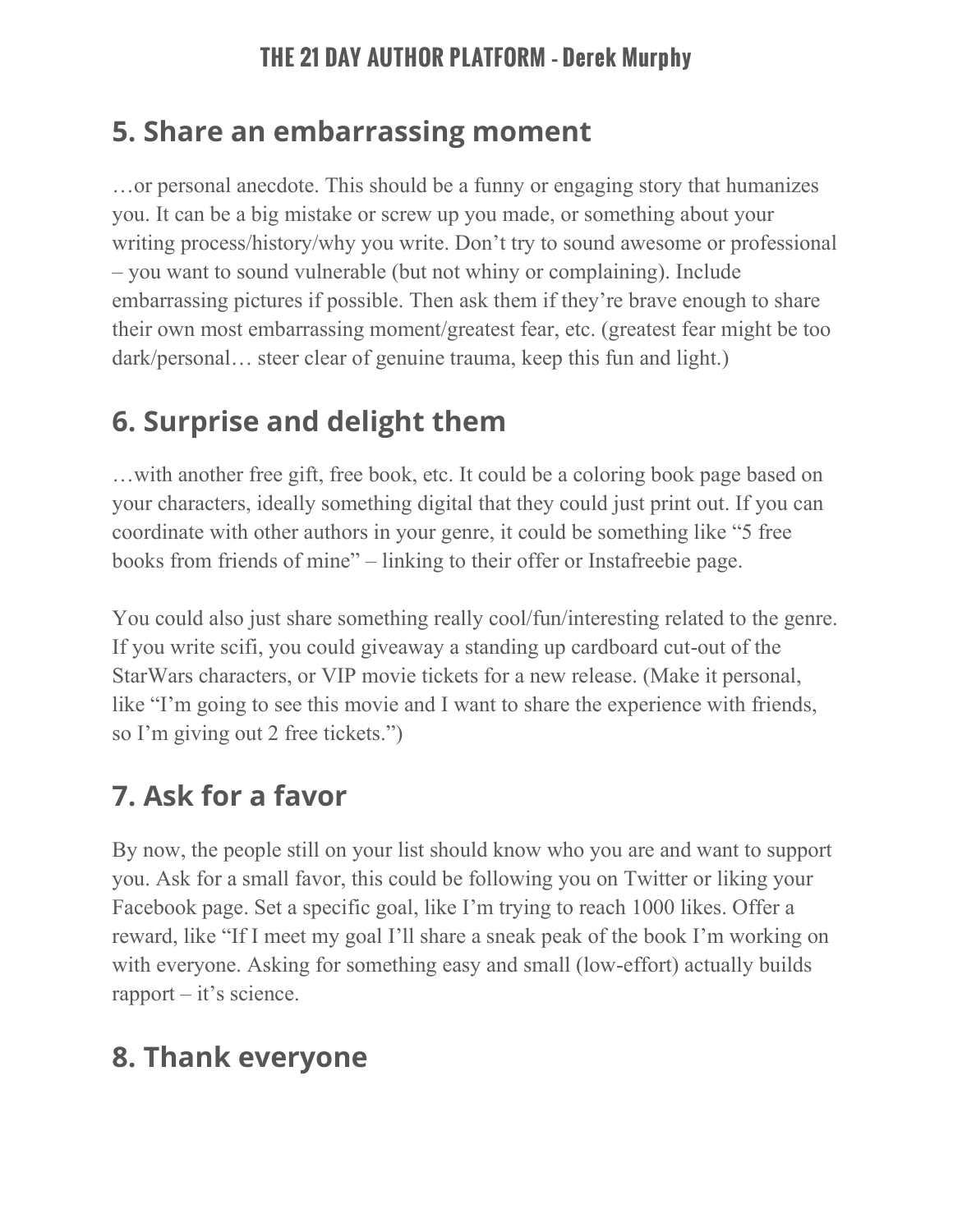… for supporting/helping you.

Show pictures of your success/triumph. Share celebratory gifs and a picture of you eating popcorn. Make it fun: teach people that supporting you is fun. (If you didn't meet your goal, thank everyone anyway and say you're still really happy/excited about the progress. Give the reward you promised anyway).

## **9. Give them a chance to raise their hands**

Have something like an 'inner circle' or 'street team' that gets first crack at ARC copies or other stuff – only the most active followers can apply. People in that group will be expected to participate more. This could be a private Facebook group or just another email list (for me, this would be my "fan" list, as opposed to my "target readers" list I built with giveaways. So I'd ask them, if they want, to switch over to the fan list.

# **10. Activity/event/challenge**

Up the stakes with another giveaway but make it harder this time. Make them draw a picture inspired from your book, or take a perfect promo shot with your book for instagram, or dress up as a character inspired from your book and take a picture. Something really fun but more challenging than just liking.

This could be a voting content, or just have them post their submission on your Facebook page and say the picture with the most likes or comments will win.

# **11. Call for reviews**

You should have asked for reviews earlier, but now that you've had some fun together, it's a good idea to remind them. Set a specific goal, say you're trying to get to 100 (or something reasonable based on your list size). Remind them that you love writing but you really want to know what people actually think, which is why reviews are so important to you. Let them know it doesn't have to be a "book report" – just a simple comment about what they liked, what books it reminded them of, whether or not they enjoyed it. Give them links to specific books. I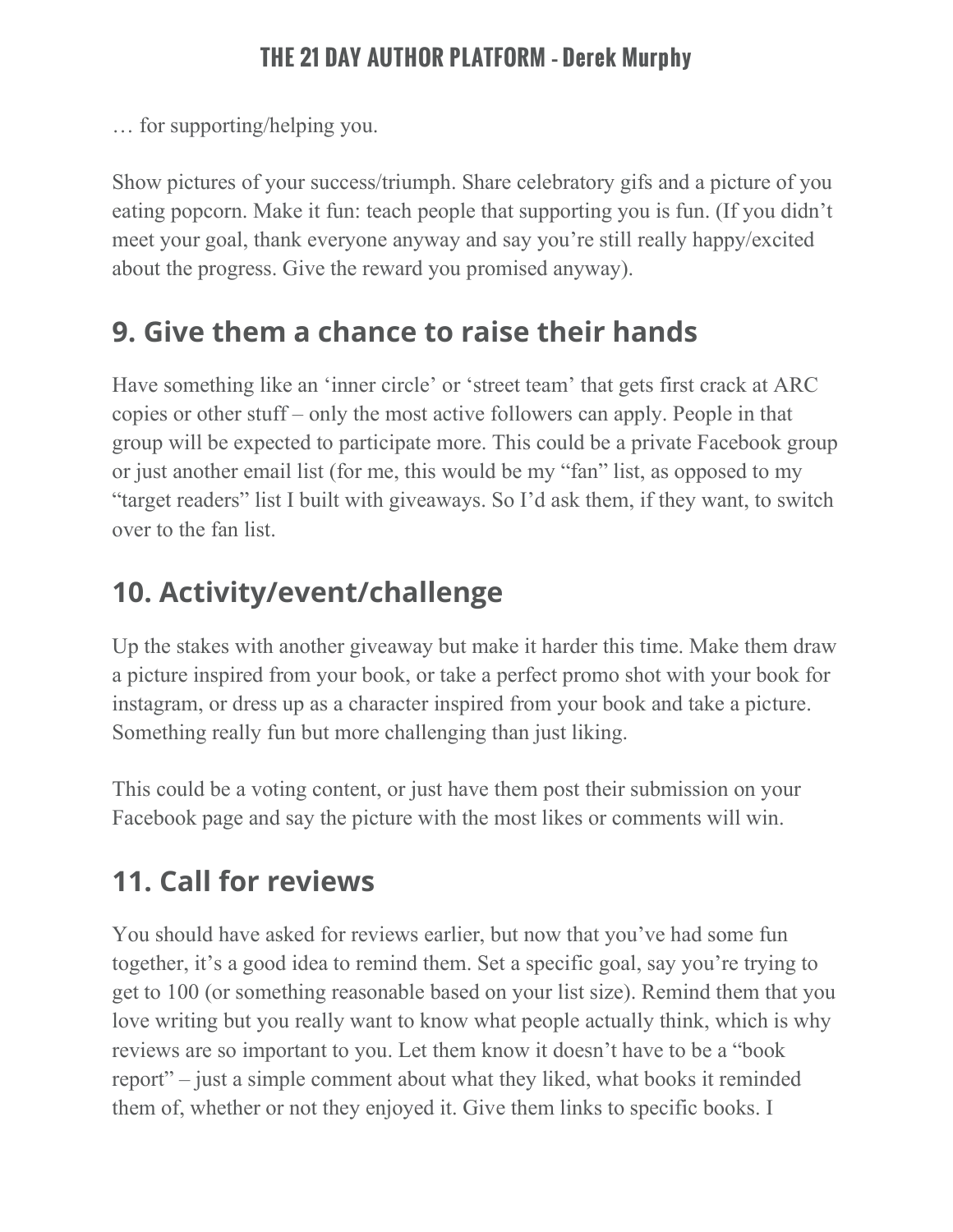usually say "I'm working on several projects at once, so reviews let me know which books deserve more of my attention – make sure you leave reviews on your favorites so I finish the series faster."

## **12. Thank everyone again, celebrate again**

Maybe give some surprise bonuses to your favorite new reviews (\$15 gift cards and a free book, etc. That will motivate LOTS more readers to post reviews). You can't offer before hand or pay in exchange for a review, but a surprise thank you gift after the fact should be OK.

## **\*13. Force them to make a choice**

The 12-steps above are meant to provide 3 months of content (one a week) especially for authors who don't publish frequently… so you can low-key be nurturing your list while you're writing. And THEN as your list grows on autopilot you can run a real launch campaign – which will talk about in just a moment.

In the beginning you'll probably want to keep all of your subscribers until you have a few books out and can turn them into fans. But then you may need to cut the deadweight.

Unlucky number thirteen is optional, but practical. If you're like me, you're squeamish about interrupting people too often because you don't want to be annoying. But if you're also like me, you follow a bunch of people you'll never buy from but you don't mind following (because you have good feelings about their brand and feel like you're supporting them; or NOT supporting them by unsubscribing.)

If you email infrequently and never ask for anything, they might \*like\* you – but if you're spending a bunch of money growing your email list and not selling enough to break even, that's a problem: it means you can't afford to continue spreading your message or platform.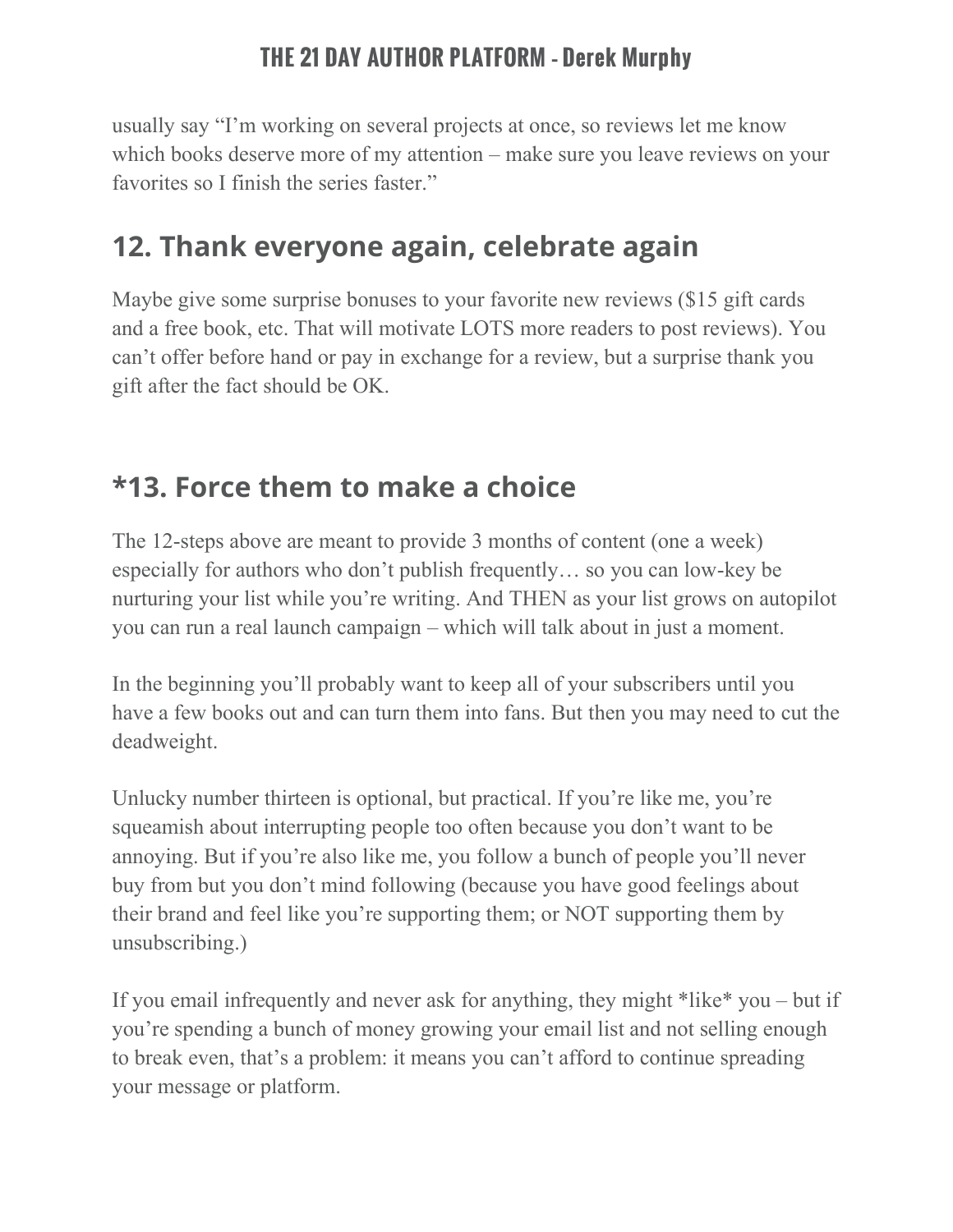Once someone signs up for your email, you have a limited amount of time to build trust and rapport (by providing value, which could mean tips or short stories or reflections or anything: anything they don't mind reading that slightly improves their day for a few minutes is enough).

Eventually you'll cut all the inactive subscribers, but you don't want them to be removed by default because they became inactive… that's on you.

You can't force them to stay, but you can force them to *choose*.

You do this by occasionally emailing more frequently, with more enthusiasm, about a new book launch or product or partnership. You can even outright ask them to unsubscribe if they're no longer interested (or, send out the "reengagement" email which is something like "it's not you, it's me." Something that gets their attention enough to open, and forces them to take action.)

You can also do this with:

- limited time offers
- countdown timers
- bonuses being removed
- limited prizes for the first to respond or most active

But the idea is, you're not only giving up power, but you're asking for more of their time by being just not-annoying enough to stay subscribed, because staying subscribed is less effort than unsubscribing, and people are lazy. So you're leaving the ball in their court, which helps nobody.

This doesn't mean you need to force them to put more into the relationship than they're getting however. In fact, it might be an indication that you're not providing value (if the offer was interesting enough, they would click and check it out at least. So focus on improving your emails and offers.)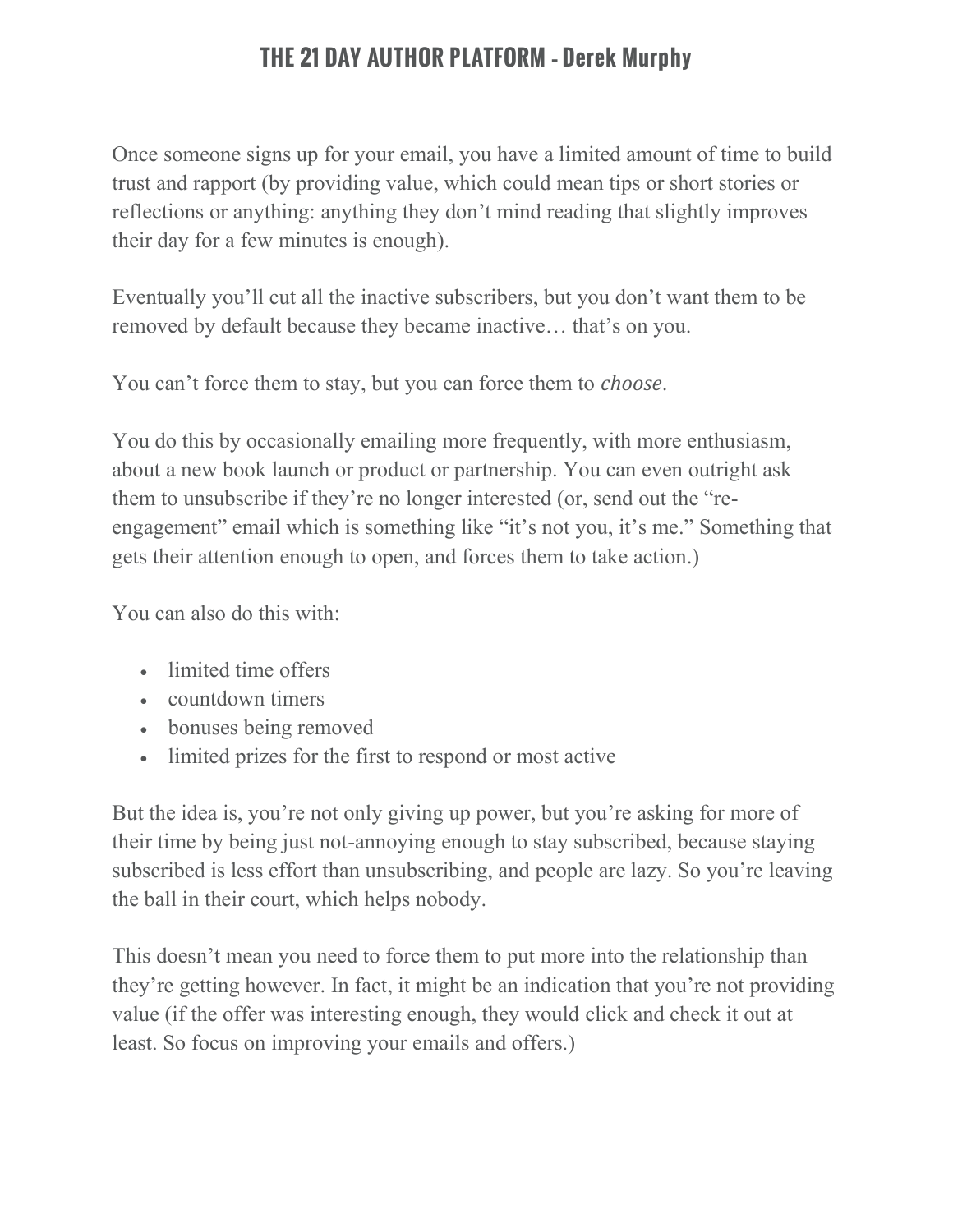You want them to be just annoyed enough that ignoring all your emails causes friction, so they will finally open and check out whatever it is you're offering, and *then* make a decision (which will mostly likely be not to buy, or possibly to unsubscribe).

You'll always be running on a dissolving highway of reader intent and interest, converting some people into fans and allowing those who aren't interested an easy out.

# Welcome Emails

This is an alternative list for people looking for a simpler newsletter welcome series, after someone downloads a free book offer. It's a 7-step template so you could do it all in one week, or spread it out.

- **1. Did you get the free book?**
- **2. Just checking in (reviews)**
- **3. Surprise bonus**
- **4. Personal anecdote (favorite books?)**
- **5. Geek out on something you love**
- **6. Excerpt/WIP**

# **7. Giveaway or call to action (time sensitive)**

Broadcast Email Newsletter suggestions:

- Free or deal books
- Updates/WIP/excerpts
- Industry news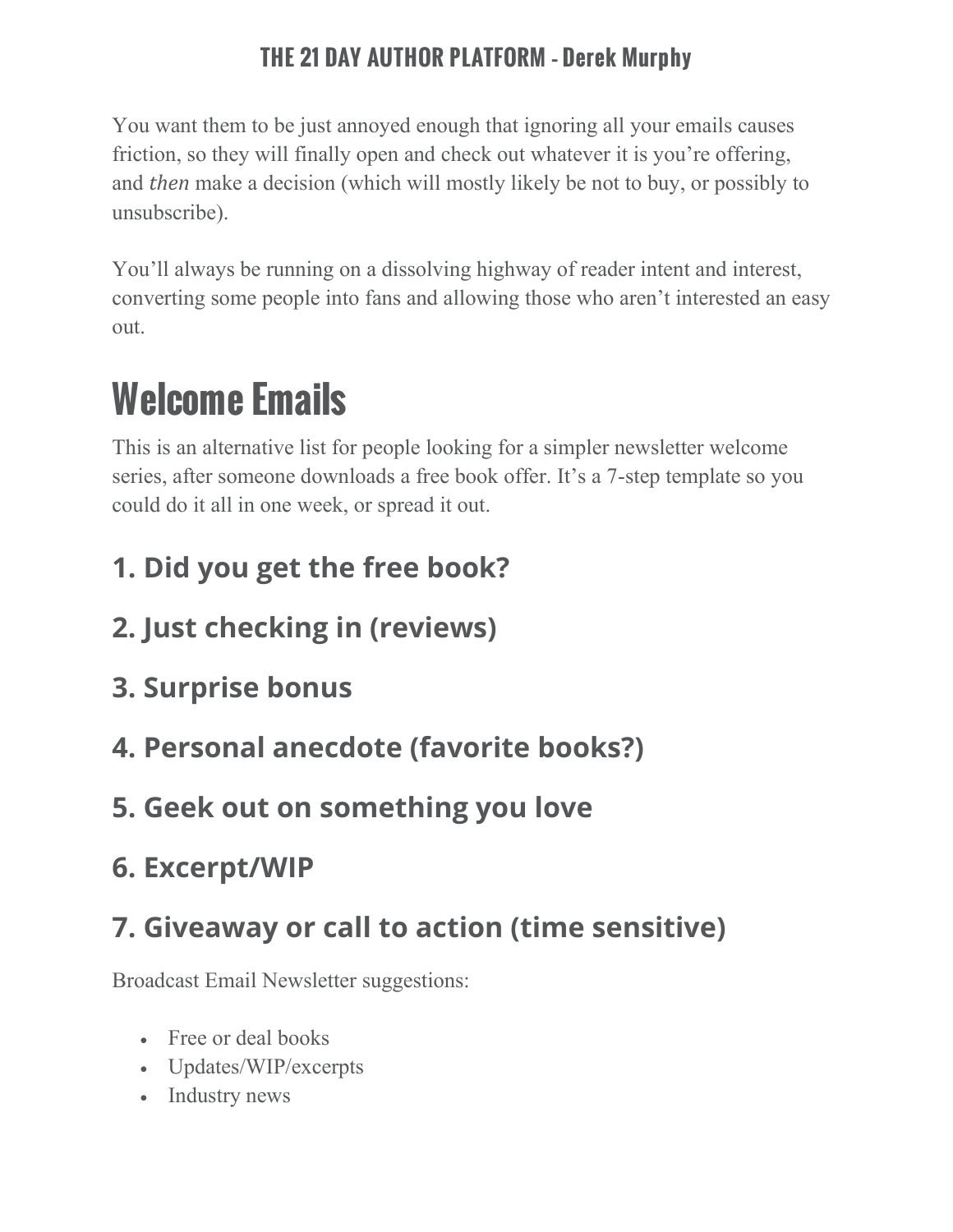- Occasional free stuff
- Book launches

# Book Launch Emails

This is a potential book launch email series. The key idea here is that you want to send out about 8 emails when you launch something new. There are many "course launch" email newsletter formulas I would check out, that are better at selling maybe, but I recommend something like this – a bit softer – for an author brand and book launch.

- **1. Cover reveal/premise**
- **2. Personal story/motivation**
- **3. Early reviews/excerpts**
- **4. Reviews of similar best books in genre**
- **5. Sale price or bonuses**
- **6. Launch price / last chance**
- **7. Thanks for the reviews**

# **8. Celebrate successes**

- Roughly 8 emails, either altogether or spread out.
- Occasional followups, when it's on sale or you got a great new review or when the next book is out.
- If you need a booklaunch roadmap, grab my free Guerrilla [Publishing](https://app.monstercampaigns.com/c/rmpqe9lafuck1yxqs1hr/) guide and get some high-level marketing tutorials.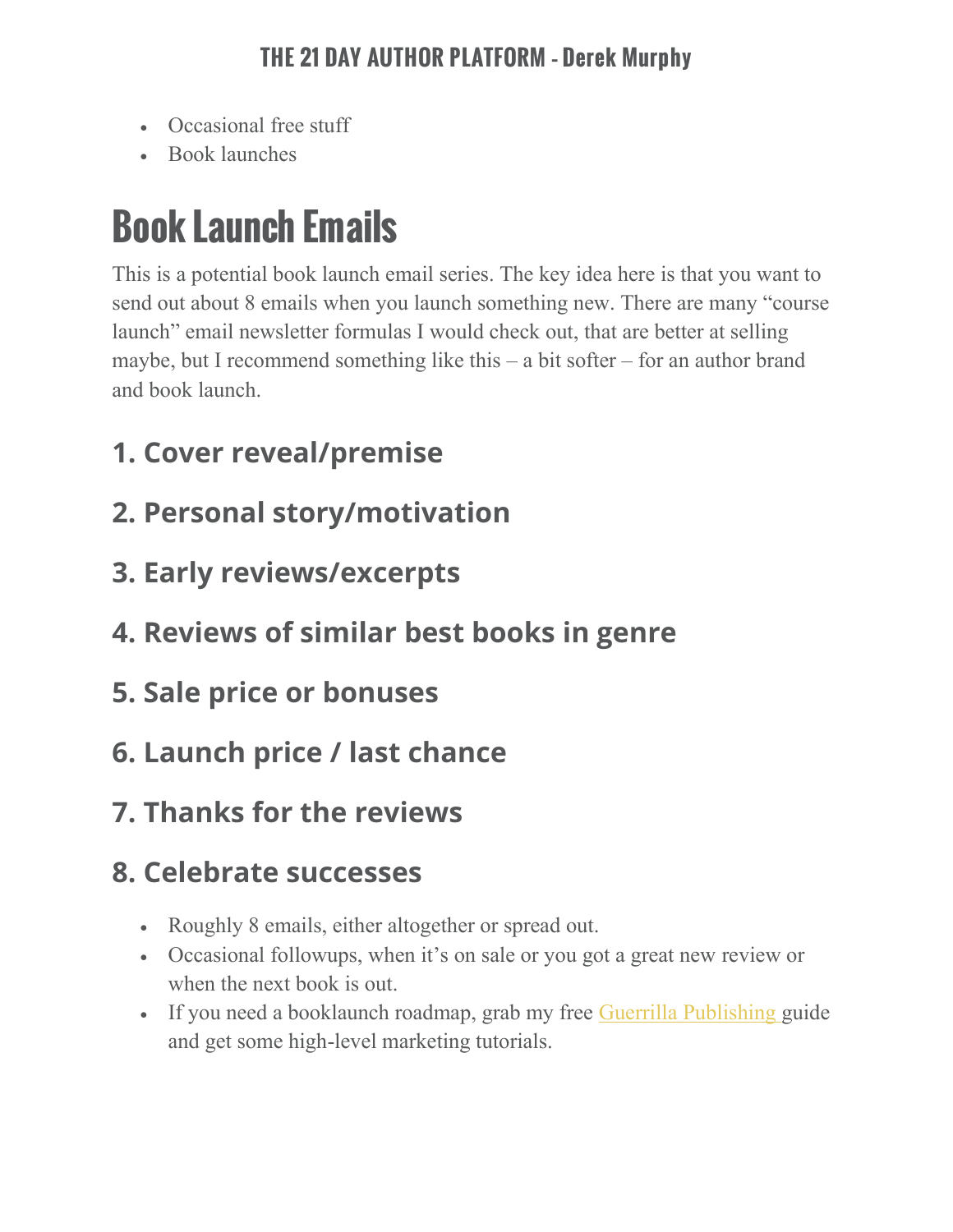Other ideas…

**A running series** – for example, instead of just sending them a free book, send them a chapter by email every week.

**Videos** – whenever you offer a challenge or giveaway, or announce winners/thank participants, you could also upload a video talking about stuff. Getting people to see you talking is a great way to build engagement and trust.

**Other people's stuff** – don't feel like you have to struggle to find content; you can probably find dozens of other authors writing in a similar genre who have their own giveaways, promotions, contests and events.

Things are more fun with bigger groups, and they also show your readers that you're not a loner weirdo. Share posts and books from "your friends" and be engaged in THEIR activities. As long as you're introducing your readers to more value or free stuff, they'll thank you for it (as long as it's good. Don't promote stuff that isn't).

**Themed Days** – another thing you should be doing on your Facebook page is having themed days or weeks. For example, maybe on the first of the month, you set a goal, like which book(s) you plan to read this month. You can ask your fans to comment on that Facebook post with their goals also; you could repeat that 3 times, at the first of every month.

The more repetition, the more people will start engaging with it. It doesn't HAVE to be book related. It could be, "what are you excited about this month?" or "What was the most exciting thing you did this month?" It's just a chance to show them that you're interested in their lives and care about what they have to say.

PS) It's probably a good idea to add in links and covers at the bottom of your emails – not promotion, just an "email signature" with small cover pics linked to Amazon. Even when you talk about something else, reaffirming your brand/books